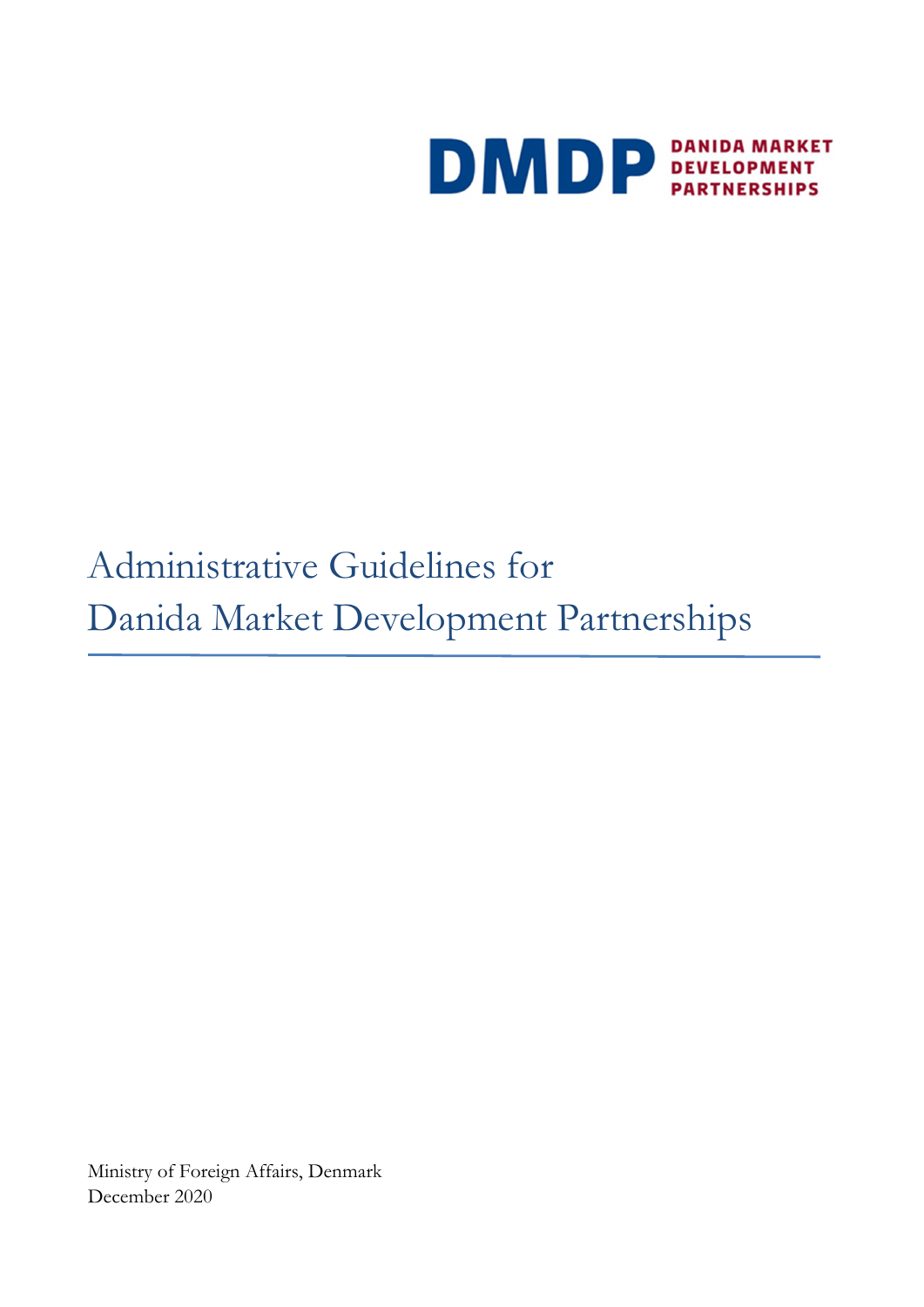# **Table of Contents**

| 1.  |                                                                                         |
|-----|-----------------------------------------------------------------------------------------|
| 2.  |                                                                                         |
| 3.  | The Responsibilities of the Organisation Administrating the Partnership Project Grant 2 |
| 4.  |                                                                                         |
| 5.  |                                                                                         |
| 6.  |                                                                                         |
| 7.  |                                                                                         |
| 8.  |                                                                                         |
| 9.  |                                                                                         |
| 10. |                                                                                         |
| 11. |                                                                                         |
| 12. |                                                                                         |
| 13. |                                                                                         |
| 14. |                                                                                         |
| 15. |                                                                                         |
| 16. |                                                                                         |
| 17. |                                                                                         |

**In addition to the stipulations of these administrative guidelines and the operational guidelines, partners participating in a DMDP partnership project must abide by local laws as well as by applicable international instruments, including the UN Convention on the Rights of the Child and International Labour Organisation Convention. Further, all participating partners must have an approved ethical codex, covering, among others, stipulations against sexual abuse.** 

These DMDP Administrative Guidelines comply with the Financial Management Guidelines (FMG) for Development Cooperation issued by the Ministry of Foreign Affairs. The FMG take precedence in any cause of doubt when implementing DMDP projects. The latest version of the FMG can be assessed on:

https://amg.um.dk/en/tools/financial-management/accounting-and-auditing/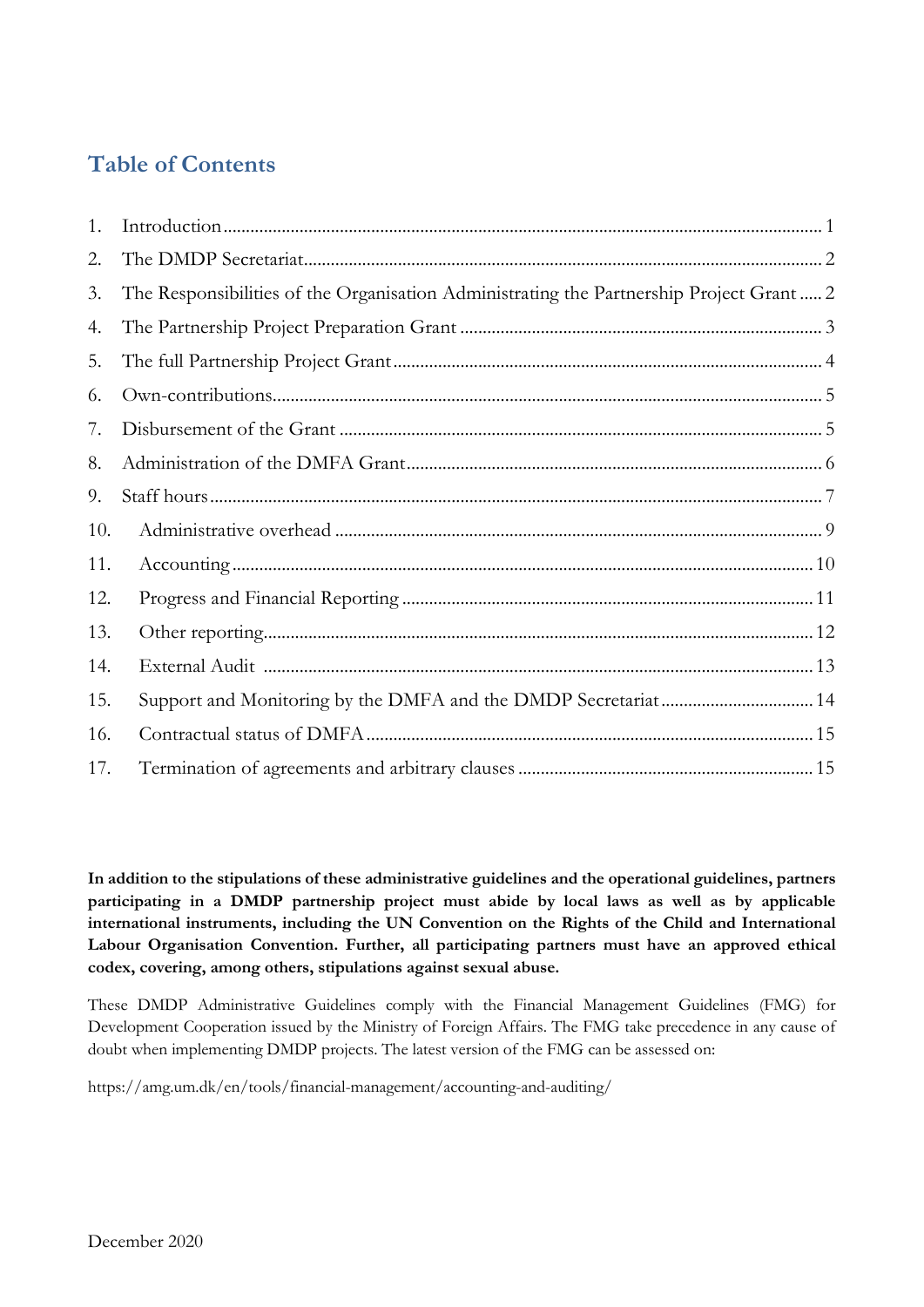## **Abbreviations**

| Danida       | Danish International Development Cooperation                |
|--------------|-------------------------------------------------------------|
| <b>DKK</b>   | Danish Kroner                                               |
| <b>DMDP</b>  | Danida Market Development Partnerships                      |
| <b>DMFA</b>  | Danish Ministry of Foreign Affairs                          |
| <b>FMG</b>   | Financial Management Guidelines for Development Cooperation |
| <b>ISA</b>   | International Standards of Auditing                         |
| <b>ISSAI</b> | International Standards of Supreme Audit Institutions       |
| <b>PSEAH</b> | Prevention of Sexual Abuse, Harassment and Exploitation     |
| <b>SDG</b>   | Sustainable Development Goals                               |

The term "**Administrative Partner**" is throughout these administrative guidelines used for the non-commercial partner responsible for the partnership project administration.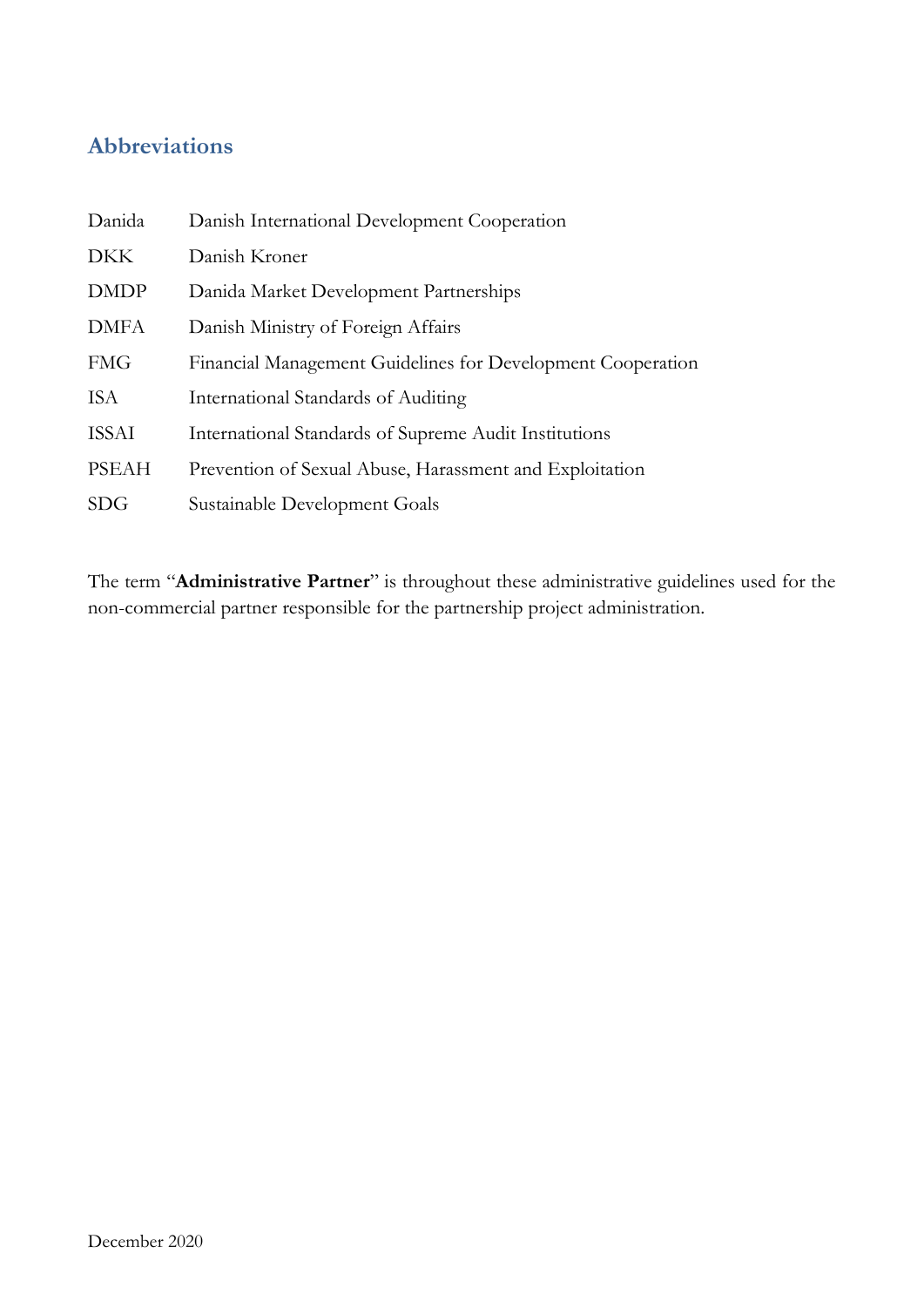#### **Annexes**

- Annex 1: DMDP budget template (full project proposal)
- Annex 2: Payment information to the DMFA
- Annex 3: Disbursement request for the Partnership Project Preparation Grant
- Annex 4: Disbursement request form
- Annex 5: Yearly budget
- Annex 6: Yearly report
- Annex 7: Status report
- Annex 8: Completion report
- Annex 9: Yearly financial report
- Annex 10: Accumulated financial report
- Annex 11: Final financial statement
- Annex 12A: Supporting note for auditing
- Annex 12B: Template for Terms of Reference for the annual audit
- Annex 12C: Checklist for audit of sub-grantees
- Annex 13: Form for reporting on irregularities
- Annex 14: DMDP maximum rates for staff hours (updated annually by DMFA)
- Annex 15: Own-contribution from DMDP partners

Annexes 1, 5, 9, 10 and 11 are found in three versions applicable to the 2016 window (approved in 2017), the 2017 window (approved in 2018) and the 2018/2019/2020 windows, respectively.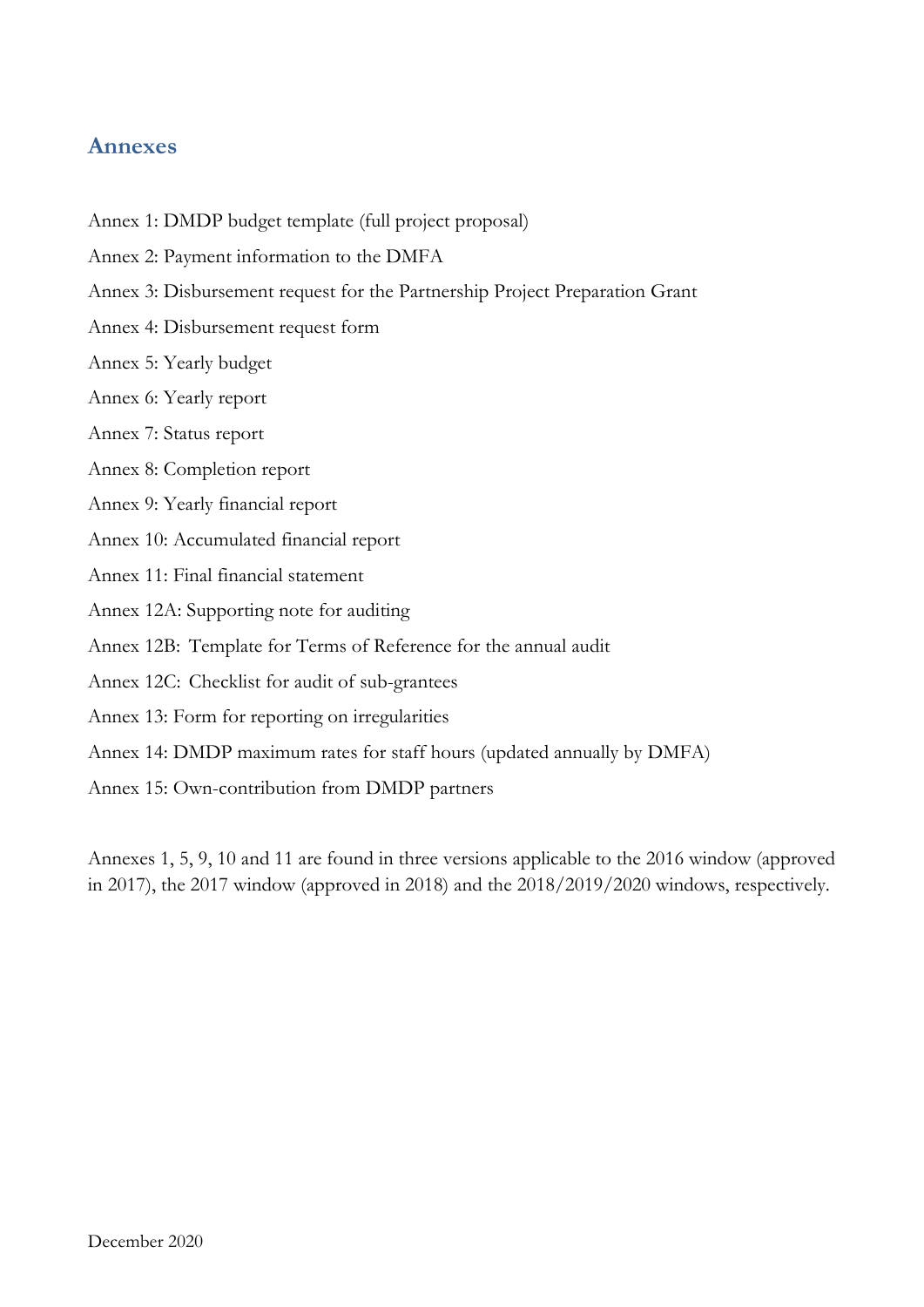## **1. Introduction**

These administrative guidelines are applicable for organisations receiving funds from the Danish Ministry of Foreign Affairs (DMFA) under the Danida Market Development Partnerships (DMDP) Programme.

DMDP is a business instrument, which falls within the Danish Government's priorities for development cooperation as articulated in the Strategy for Development Cooperation and Humanitarian Action – 'The World 2030'. The promotion of market-driven sustainable growth and employment in developing countries is a key priority for Danish development cooperation. DMDP complements other DMFA business instruments as well as bilateral and multilateral engagements that aim at promoting inclusive economic growth and employment opportunities, among others, through increased trade, investments and business development. Moreover, DMDP contributes towards fulfilling the United Nations Sustainable Development Goals  $(SDGs)^1$ .

DMDP is designed to support commercially oriented partnerships for sustainable market development in developing countries that contribute to the achievement of the SDGs with participation from civil society organisations, private business, public institutions etc. Consequently, each partnership project builds on a business case, which addresses a key development challenge and, as such, the business case in each project will be an important foundation for achieving the project's development objective.

The Guidelines for the projects supported under the DMDP describe the requirements to partners seeking support for developing a multi-stakeholder partnership project and provides information on the application procedures specific to each yearly application window. These administrative guidelines should be read in conjunction with the operational guidelines.

The overarching principle of the DMDP is that the DMFA support can only cover activities of non-commercial partners. Commercial partners must cover their own expenses linked to their participation in the DMDP project. Further, a DMDP project should be economically efficient and effective. Consequently, the review of the full project proposal and subsequent reports will include an assessment of the effectiveness of the partnership activities and the efficiency of the project cost.

To ensure that the agreed results are reached, DMDP supports the principles of flexibility and necessary adjustments to the changing context in countries where the partnership projects are implemented. Therefore, the partners should not establish internal agreements tying shares of the grant to specific partners at the outset of the partnership.

<sup>1</sup> Reference is made to the Programme Document for full background and rationale of the programme.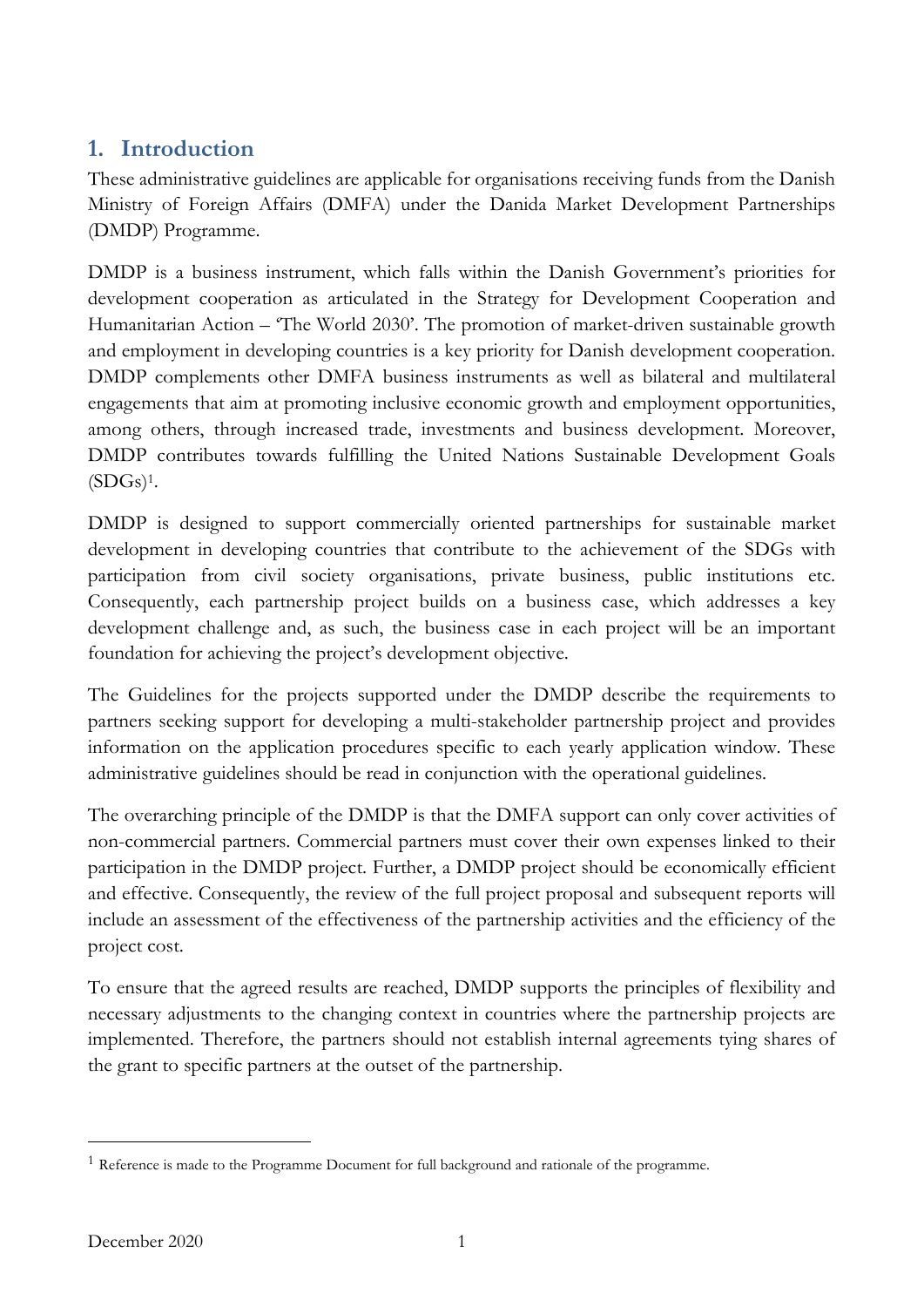## **2. The DMDP Secretariat**

DMFA has engaged a Management Support Consultant for DMDP for 2020-2024 to set up a fully functioning Secretariat. The DMDP Secretariat will handle the day to day management responsibility of the programme and the project portfolio. This includes the receipt, scrutiny and feedback on all reports and disbursement requests and some of the roles outlined in section 15 of these administrative guidelines. DMFA will be responsible for strategic guidance and oversight in accordance with rules and regulations pertaining to official Danish development assistance.

These administrative guidelines are issued by DMFA and should be read and understood in this context. The operational liaison will however take place through the DMDP Secretariat no matter DMFA being referred to in these guidelines.

**All communication regarding the compliance with these administrative guidelines, including the submission of any reports, disbursement requests, project and budget revisions etc. should consequently be submitted to the DMDP Secretariat using the mail address dmdp@dmdp.dk.** 

# **3. The Responsibilities of the Organisation Administrating the Partnership Project Grant**

The non-commercial partner responsible for project administration, herein after referred to as the "**Administrative Partner**" is accountable towards DMFA as regards the planning, implementation, monitoring, reporting and communication of the funded partnership project.

The administrative responsibilities of the Administrative Partner are as follows:

- Ensuring that the necessary professional and administrative capacity to administer the grant in a financially sound and professional manner is in place;
- Ensuring that the required level of own-contribution from the partners is included in the applicable reports;
- Ensuring submission of progress reports, financial reports, and audited financial accounts to DMFA and that the audit reports comply with the applicable rules and regulations. Please refer to section 14 and annex 12A for further information;
- Managing the overall project cash flow requirements to ensure continuous implementation, including the submission of a disbursement request for funds to DMFA on an annual basis;
- Ensuring that the partnership maintains a regular, coordinated dialogue with the Danish Representation in the country where the project is implemented;
- Ensuring that reference is made to the support from DMFA in communication on partnership activities and results by the partnership partners, including using the DMFA and DMDP logos on publications and informing DMFA and the Danish Representation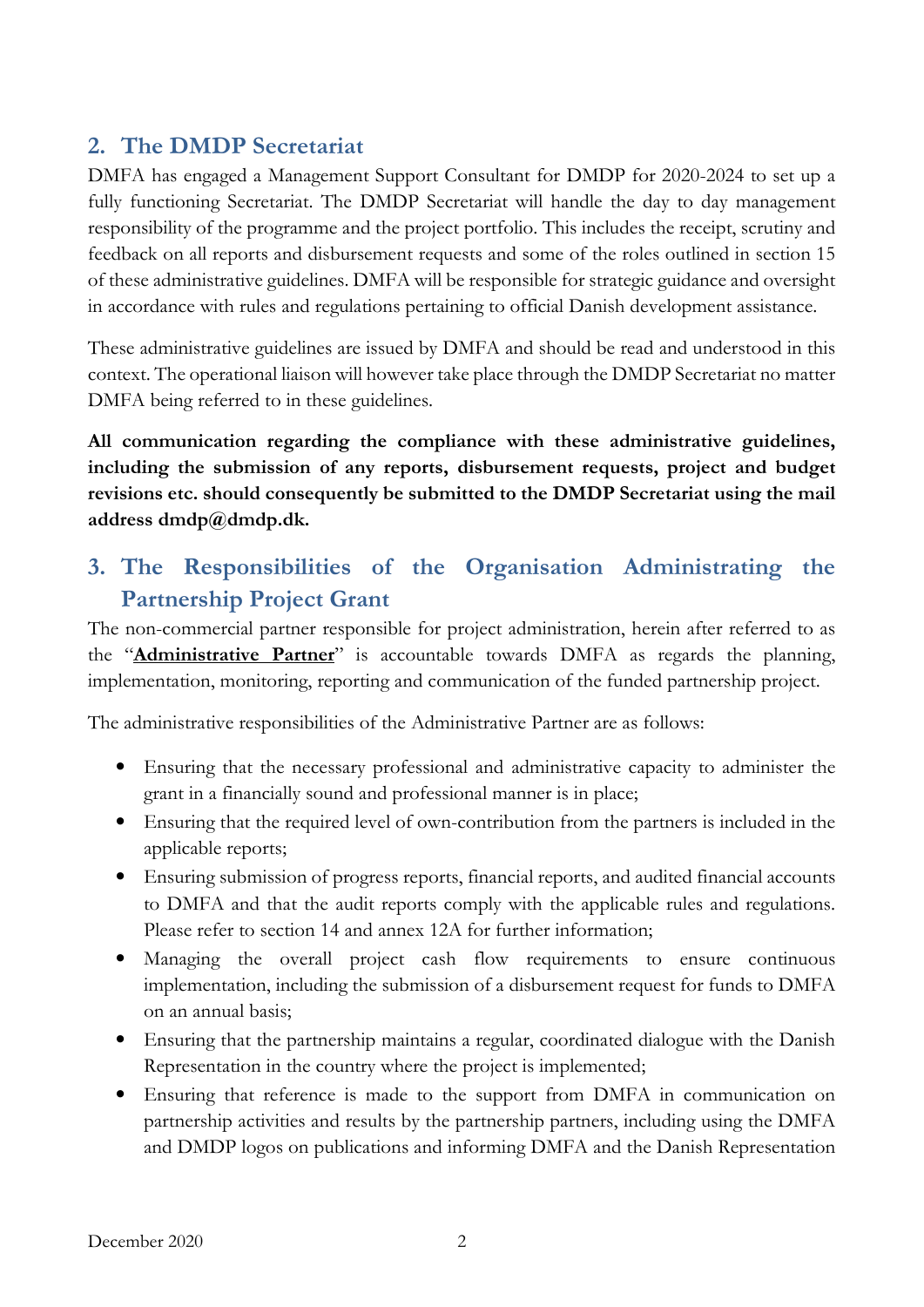about communication activities on a continuous basis and as a minimum through yearly communication plans;

- Ensuring that bonus points from flights are not used for private purposes but used towards lowering the price of other trips arranged by the organisation;
- Informing all grant-receiving partners of the rules and regulations of these administrative guidelines;
- Ensuring that DMFA, The Office of the Auditor General in Denmark and the Public Accounts Committee in Denmark, upon request, get full access and assistance to the inspection of the project, document review, financial analyses and inventory control, etc.;
- Ensuring that the grant is administered in accordance with the corruption clause of DMFA and that the same clause is included in agreements and contracts with partners and suppliers as follows:

*"No offer, payment, consideration or benefit of any kind, which could be regarded as an illegal or corrupt practise, shall be made, promised, sought or accepted - neither directly nor indirectly - as an inducement or reward in relation to activities funded under this agreement, incl. tendering, award or execution of contracts. Any such practise will be grounds for the immediate cancellation of this agreement/contract and for such additional action, civil and/or criminal, as may be appropriate."*; and

• Ensuring that all agreements with partners receiving parts of the grant include the following clause regarding the Prevention of Sexual Abuse, Harassment and Exploitation:

*"The parties agree to actively prevent sexual exploitation, abuse and harassment (PSEAH)<sup>2</sup> , and to*  ensure, in the best possible way, that the intervention is carried out in an environment free of all kinds of *exploitation, abuse and harassment, sexually or otherwise, especially in the case of particularly vulnerable groups."* 

# **4. The Partnership Project Preparation Grant**

DMFA will enter into a preliminary grant agreement with the respective successful applicants at the Concept Note stage<sup>3</sup> . Final funding agreement will be subject to approval of a full project proposal.

DMFA may support the development of the full project proposal with up to Danish Kroner (DKK) 500,000 for the preparation phase. The support can only cover costs of the noncommercial partner(s), including e.g. visits to partner country and technical studies. DMFA may

<sup>2</sup> **Sexual harassment** is understood as any kind of unwanted verbal, non-verbal or physical behaviour of a sexual nature with the aim or impact that a person's dignity is violated, especially if it happens in a threatening, hostile, degrading, humiliating or offensive environment. **Sexual exploitation** is understood as attempts or actual abuse of position of power to exploit a person's vulnerability for sexual gain. This also applies to relationships where economic, social or political advantage is gained from another person on the basis of sexual exploitation. **Sexual abuse** can consist of either a threat of or actual physical abuse of a sexual nature.

<sup>3</sup> Please refer to the DMDP operational guidelines for requirements, details, process and formats.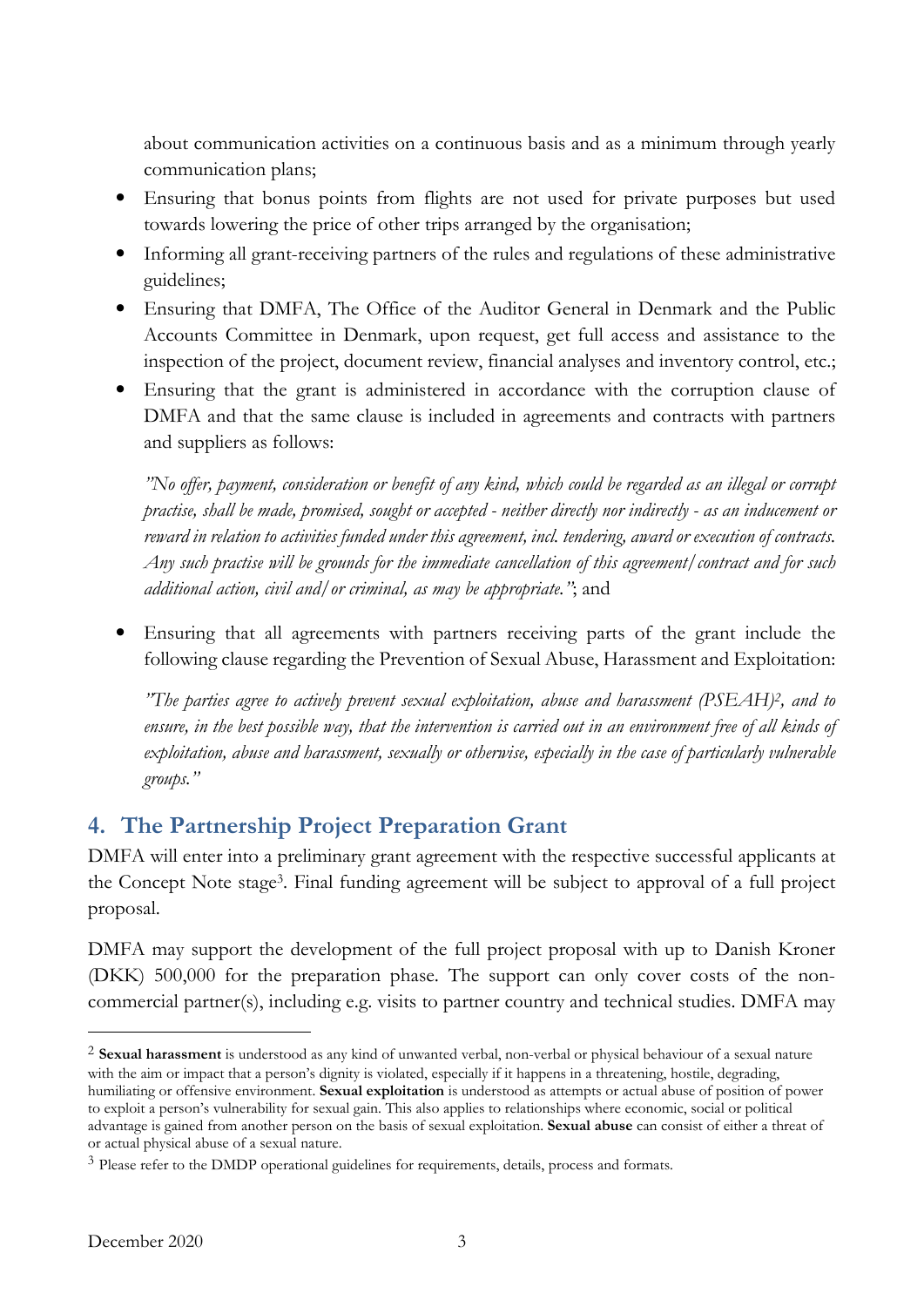cover up to 75% of the total preparation costs, i.e. 25% own-contribution is required also for the project preparation phase.

The concept note template outlines principles and fee rates, which apply uniquely to the preparation phase. The rates are all-inclusive rates and must cover all expenses during the preparation phase e.g. all workshop costs, all local and international transport costs, accommodation, allowances etc. If partners wish to apply for support for the development of the full project proposal, this must be included in the Concept Note.

The Partnership Project Preparation Grant forms part of the total grant for the project applied for by the partner consortium. Thereby, it forms part of the overall DMFA ceiling for the project. The preparation phase is considered completed once the Administrative Partner with its counter signature accepts the conditions in the project appropriation letter from the DMFA.

The Partnership Project Preparation Grant is disbursed on a reimbursement basis against the submission of a disbursement request (annex 3) together with information about personnel authorised to handle disbursements (annex 2). The disbursement request will only be considered after the full project proposal has been approved.

The Administrative Partner should include the accounts related to this phase as a separate activity in the financial statements. Besides, the grant forms an integrated part of the first external audit.

# **5. The full Partnership Project Grant**

The DMFA grant must be used in accordance with the conditions of the approved Full Project Proposal and budget.

The financial year of the DMDP follows the financial year of the DMFA, which is the calendar year i.e. January to December. Any project budget must comply with this no matter this may be less than twelve calendar months.

DMFA's grant to the project may cover up to 75% of the total project costs. The remaining part must be financed by the project partners and may be provided as in-kind contribution (staff hours, travel expenses etc.) or cash contributions. Resources mobilised by the partners from other donors and/or philanthropic funds may be included as part of the partners' own-contribution.

Other funding from the DMFA can under no circumstances be considered as own-contribution.

All expenditure directly linked to partnership activities and management must be included in the budget and any future revisions hereof. The DMFA can only cover costs related to activities performed by the non-commercial partners. There will be no financial support for purchases of e.g. larger infrastructures and equipment, land and property 4 . The budget must include the costs

<sup>4</sup> Please refer to the Operational Guidelines for a full list.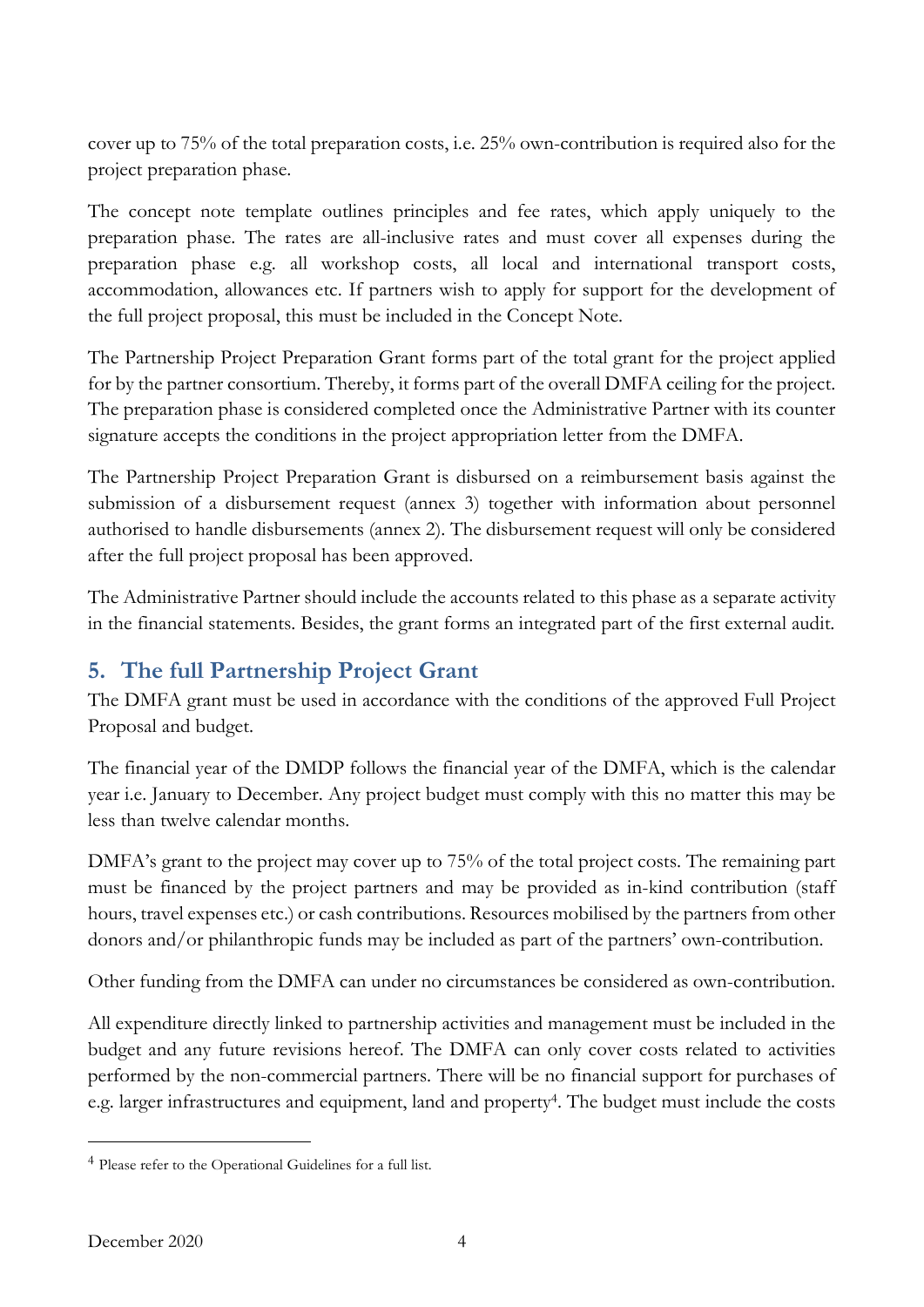related to project activities including staff hours (activities and management), travel expenses and minor equipment for demonstration purposes.

Travel expenses must be budgeted as economically as possible and overseas travelling should be limited as much as possible. Flights may only take place in economy class and accommodation cost must not exceed the price of an average tourist-class hotel.

Daily/overnight subsistence allowance may be paid on a per diem basis to key staff away from their permanent place of residence. The Administrative Partner must submit to DMFA the travel and per diem rules of the non-commercials partners for non-objection. The per diem rates may under no circumstances exceed the ceilings laid down by the Danish Ministry of Finance.

The project audit costs should be budgeted separately and covered outside the administration costs. Any organisational audit costs of partners cannot be covered by the DMFA grant.

#### **6. Own-contributions**

The agreement between the Administrative Partner and the other project partner(s) should state how the own-contribution from the partners will be provided (either as in-kind, monetary contribution or investments) e.g. through a statement from the partner(s). The information in the statement should be broken down to output level. The staff hours provided as in-kind contribution by the commercial as well as by the non-commercial partner(s) are included at cost price. Any equipment, machinery or construction included in the budget as own-contribution should also be at cost price.

Annex 15 provides an outline for the standard requirements for inclusion and reporting of owncontributions from the project partner(s). The statement should be signed by two authorised officers and should only be used for documentation of the own-contribution.

## **7. Disbursement of the Grant**

The Administrative Partner is responsible for opening a **dedicated project account** in the name of the partnership project in order to distinguish the funds from the other funds of the Administrative Partner. Evidence of the dedicated partnership project account and personnel authorised to handle disbursements (annex 2) must be forwarded to DMFA at, preferably, the time of final approval of the Full Project Proposal together with a confirmation from the bank in the form of e.g. a financial statement bearing the name of the account. This information is a precondition for any disbursement.

Annex 2 must be updated if the signatories to the project account change in the course of implementation.

Grant funds used for partnership activities by others than the Administrative Partner should be documented as transferred from the separate project account.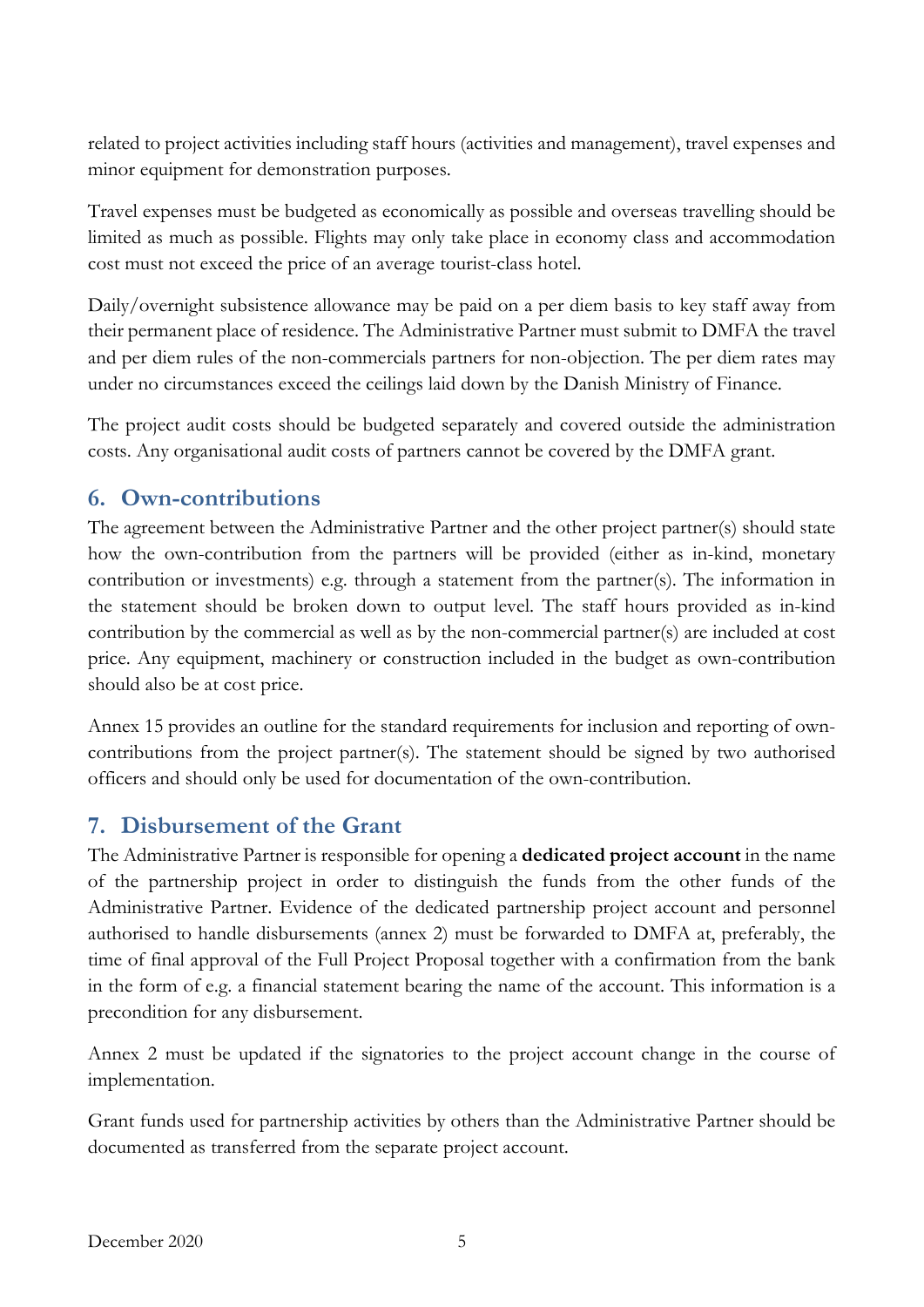The first instalment will be disbursed based on the approval of the Full Project Proposal by the DMFA. The Administrative Partner is encouraged to combine the request for the Partnership Project Preparation Grant (annex 3) with the first instalment (annex 4).

Subsequent instalments are as point of departure disbursed once annually, in March/April based on the yearly reporting (section 12). It is the responsibility of the Administrative Partner to ensure that authorised personnel handles the request.

The disbursement request is prepared on the basis of the work plan and budget for the year with a reduction corresponding to the unused funds end of the previous year. This serves to ensure that there is no accumulation of DMFA funds beyond what is deemed necessary for project implementation. A copy of the latest bank statement must always be enclosed to verify the bank balance.

The requested amount may include a buffer to facilitate uninterrupted implementation in the first quarter of the subsequent year and until the yearly report is submitted and approved. The provision of such buffer is at the discretion of DMFA and will, among others, consider the previous traction in implementation.

The DMFA may in some circumstances deem it desirable to disburse the amount in semi-annual tranches or accept a supplementary disbursement during the year. The Administrative Partner will in such circumstances be required to submit a Status Report (section 12).

# **8. Administration of the DMFA Grant**

The partnership activities must be carried out within the framework of the approved budget. The project's starting date is the date where the Administrative Partner with its counter-signature accepts the conditions in the project appropriation letter from the DMFA

The DMFA grant may under no circumstances be used towards financing activities of the commercial partner(s) or activities closely tied to the commercial partner(s)'s business case. Where possible, it should be endeavoured to reclaim any VAT paid.

Reallocation of up to 10% between outputs in the annual budget or in the overall project budget can be made without prior approval from DMFA. It is a precondition, that such reallocation does not involve change of output targets. The 10% ceiling applies to all financing sources, including own contribution, as any major changes may impact the implementation logic.

Revisions involving an increase in the budget towards local administration must always be approved by DMFA whereas reductions to the local administration can be made without prior approval, including reductions above 10%.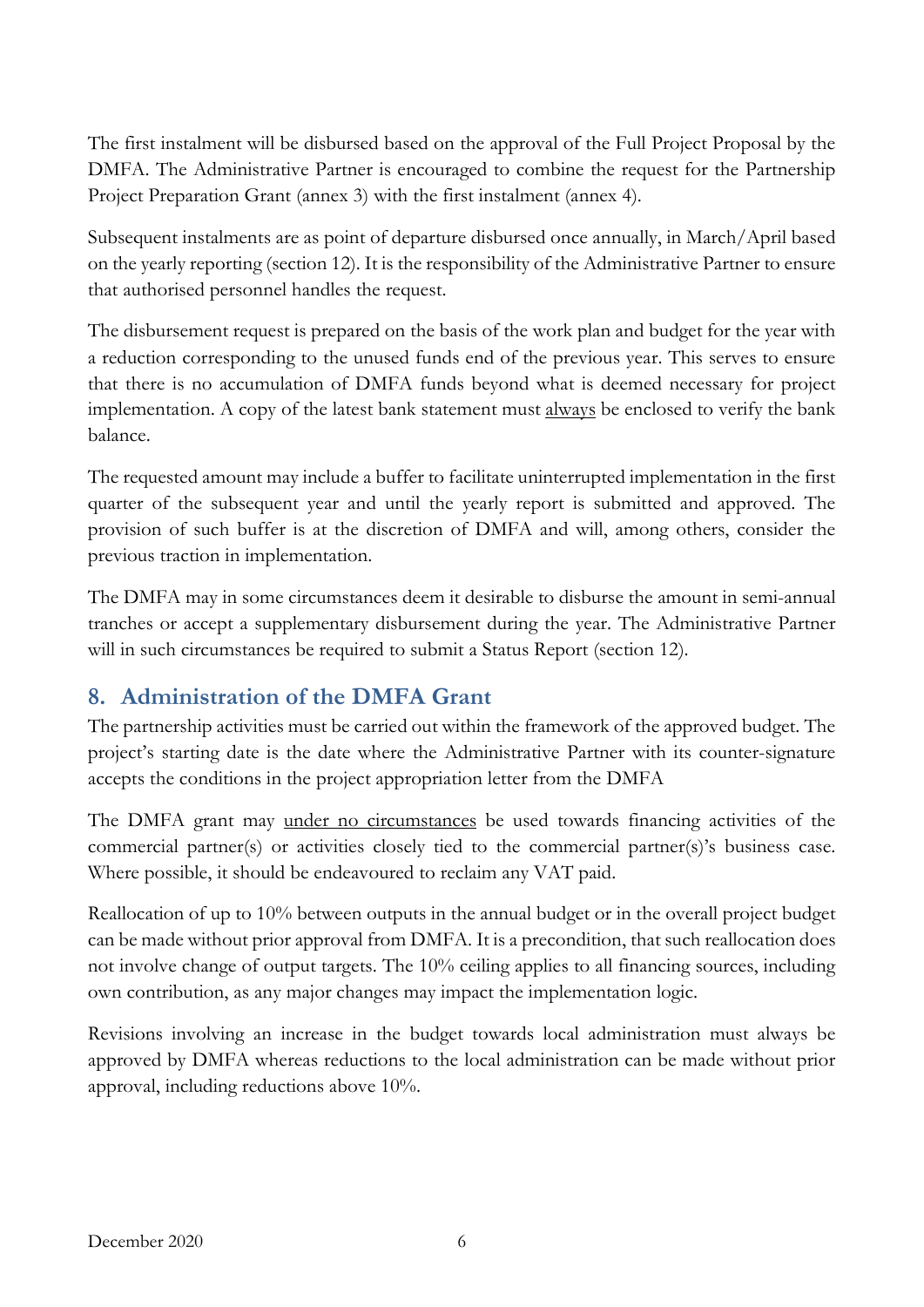|                           | Danida<br>contribution<br>(max 75%) | Danida<br>contribution<br>(max 75%) | Danida<br>contribution<br>(max $75\%$ )           | Danida<br>contribution<br>(max 75%)               | Danida contribution (max 75%)                   |
|---------------------------|-------------------------------------|-------------------------------------|---------------------------------------------------|---------------------------------------------------|-------------------------------------------------|
|                           | <b>APPROVED</b><br>annual budget    | Revised<br>annual<br>budget         | Changes to<br><b>APPROVED</b><br>annual<br>budget | Changes to<br><b>APPROVED</b><br>annual<br>budget | Changes in percentage                           |
| Output 1                  |                                     |                                     |                                                   |                                                   | Budget can be revised without prior approval    |
| <b>Project Activities</b> | 1,000                               | 1,040                               | 40                                                | 4.0%                                              | from MFA due to it being lower than 10% of the  |
| Investments               | 40                                  | 20                                  | $-20$                                             | $-50.0%$                                          | output's overall budget                         |
|                           | 1.040                               | 1,060                               | 20                                                | 1.9%                                              | <b>ACCEPTED</b>                                 |
| Output 2                  |                                     |                                     |                                                   |                                                   | Budget can be revised without prior approval    |
| <b>Project Activities</b> | 1,150                               | ,260                                | 110                                               | 9.6%                                              | from MFA due to it being lower than 10% of the  |
| Investments               |                                     |                                     |                                                   | 0.0%                                              | output's overall budget                         |
| <b>Total Output 2</b>     | 1,150                               | 1,260                               | 110                                               | 9.6%                                              | <b>ACCEPTED</b>                                 |
| Output 3                  |                                     |                                     |                                                   |                                                   | Budget revision needs prior approval from MFA   |
| <b>Project Activities</b> | 1,050                               | 920                                 | $-130$                                            | $-12.4%$                                          | due to it being higher than 10% of the output's |
| Investments               |                                     |                                     |                                                   | 0.0%                                              | overall budget                                  |
| <b>Total Output 3</b>     | 1,050                               | 920                                 | $-130$                                            | $-12.4%$                                          | <b>NOT ACCEPTED</b>                             |
| <b>TOTAL</b>              | 3,240                               | 3,240                               | 0                                                 | 0.0%                                              | <b>NO EXTRA FUNDS REQUIRED</b>                  |

Any reallocation between outputs above 10% requires the prior explicit approval from DMFA. The limit must not be exceeded through multiple smaller annual reallocations exceeding 10% in total. DMFA approves the reallocations below 10% based on the Yearly Report (section 12) together with a revised project budget, including changes to the DMFA financed staff input.

The budget margin of maximum 5% is a contingency to cover increased expenses related to e.g. price increases and exchange rate fluctuations of planned activities or un-expected events e.g. COVID-19. The budget margin can be allocated to specific outputs without prior approval from DMFA, but requires DMFA consent when used to cover un-expected events. The budget margin cannot under any circumstances be used to fund new outputs.

Reallocation between outputs and the application of the budget margin must be stated and justified in the first-coming progress report, including a revised DMDP budget (annex 1) to ensure that the revision is recorded in the final financial statement.

The DMFA grant is finite whereby any overspending because of e.g. price increases or exchange rate fluctuations must be covered by the budget margin.

#### **9. Staff hours**

DMDP provides an overhead on up to 20% of the DMFA funded staff hours provided to the project. The overhead covers, among others, general and local administration as well as personnel emoluments above the maximum DMDP rates for staff hours (annex 14).

The staff covered by the project should appear as key staff in Section 3 in the Full Project Proposal. The project can cover inputs from other staff than key staff where deemed more effective. Such input and/or charges must be reflected in the Yearly Report.

A prerequisite for DMFA funded staff hours is that it is budgeted and that the non-commercial partner(s):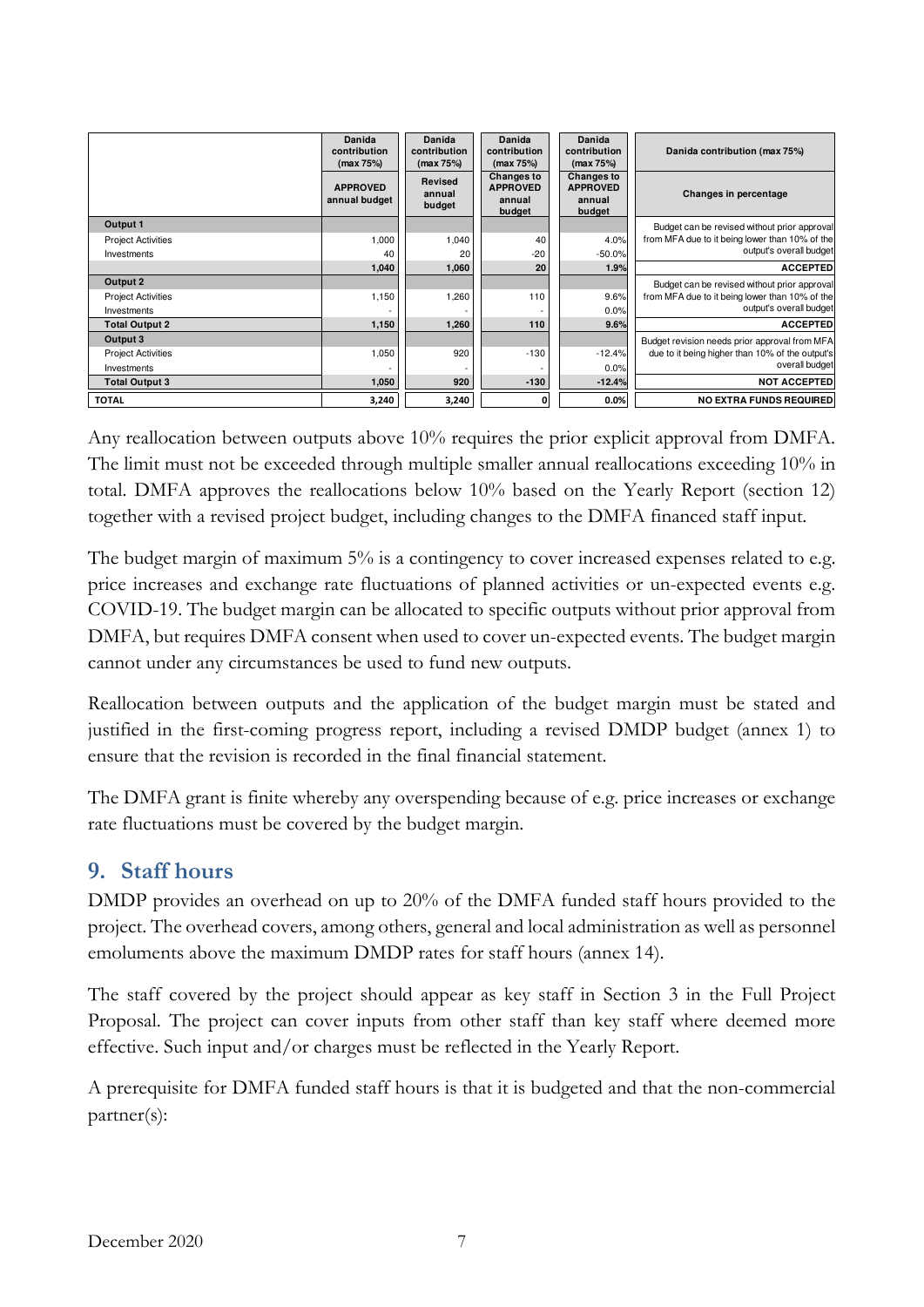- 1) Documents the provided and charged staff hours through time sheets for each staff contributing to the project;
- 2) Documents the basis for the calculation of the hourly staff rates for all international and local staff (personnel emoluments / number of hours for full time equivalent staff per year);
- 3) Ensures that the hourly rates for international staff is based on the actual rate and does not exceed the seniority based maximum hourly rates regulated by the DMFA on an annual basis (annex 14);
- 4) Ensures that the hourly rates for local staff do not exceed the average level for similar categories of staff in similar organisations in the country of the project implementation; and
- 5) Ensures that a description/Terms of Reference is in place showing the contribution and expected result of the input.

Local staff is staff employed in the country of implementation.

The calculations of the hourly staff rates form an integrated part of the audit.

The maximum number of hours is 8 hours per day and 40 hours per week. In addition, international travel time may be included in the budget with a maximum of 8 hours per day.

The following rules apply to the staff hours charged to the DMFA grant:

- A maximum of 80% overhead may be charged on top of the hourly rates, but capped by the maximum rates informed by the DMFA (annex 14);
- The overhead can be applied to up to 20% of the total number of DMFA funded hours i.e. a minimum of 80% of the hours shall be without an overhead; and
- The nominal value of the overhead charged must not exceed 20% of the staff expenditure before overhead at the end of the project period.

The application of the three rules can be illustrated by the table below based on the yearly budget format (annex 5).

|                                            |                            |                             |               |                   |           |                |           | <b>Hourly rate</b>                            |                          |                | <b>Total staff</b> |                    |
|--------------------------------------------|----------------------------|-----------------------------|---------------|-------------------|-----------|----------------|-----------|-----------------------------------------------|--------------------------|----------------|--------------------|--------------------|
| Non-                                       |                            |                             | Local /       |                   |           | Number of 1    | Overhead  | before                                        | Overhead                 | Overhead       | input              | <b>Total staff</b> |
| commercial                                 | Name of staff (NN if not   |                             | international | <b>Years of</b>   | Number of |                |           | hours with Percentage overhead in per hour in |                          | on staff       | before             | input in           |
| Partner                                    | assigned)                  | <b>Position on the Team</b> | staff         | <b>Experience</b> | hours     | overhead       | (Max 80%) | <b>DKK</b>                                    | <b>DKK</b>               | input          | overhead           | <b>DKK</b>         |
| $\mathbf{A}$                               | B                          |                             | D             | Е                 | F.        | G              | н         |                                               | $J=(H^*I)$               | $K = (G^*)$    | $L=(F^*1)$         | $M=(K+L)$          |
| <b>NAME OF</b>                             | Project proposal section 3 | <b>Project Manager</b>      | Local         | 4                 | 15        | 15             | 60%       | 300                                           | 180                      | 2,700          | 4,500              | 7,200              |
| NON-                                       | Project proposal section 3 | Value chain specialist      | Local         | $\mathbf{A}$      | 40        | . .            | 0%        | 250                                           |                          | $\sim$         | 10,000             | 10,000             |
| <b>COMMER-</b>                             | Project proposal section 3 | <b>XX</b>                   | Local         | $\overline{4}$    | 40        | $\blacksquare$ | 0%        | 200                                           | $\sim$                   | ٠              | 8.000              | 8,000              |
| <b>CIAL</b>                                | <b>NN</b>                  | <b>XX</b>                   | International | 9                 |           | 5              | 80%       | 340                                           | 272                      | 1,360          | 1,700              | 3,060              |
| <b>PARTNER</b>                             |                            |                             |               |                   |           | . .            | 0%        | $\overline{\phantom{a}}$                      |                          | ۰              | $\sim$             |                    |
|                                            |                            |                             |               |                   |           | . .            | 0%        | $\sim$                                        |                          |                |                    |                    |
|                                            |                            |                             |               |                   | $\sim$    | . .            | 0%        | <b>.</b>                                      | $\overline{\phantom{a}}$ | $\blacksquare$ | $\sim$             | $\sim$             |
|                                            |                            |                             |               |                   |           |                |           |                                               |                          |                |                    |                    |
| 100                                        |                            |                             |               |                   |           | 20             |           |                                               | Overhead in % of staff   | 4,060          | 24,200             | 28,260             |
| Hours with an overhead in % of total hours |                            |                             |               |                   | 20.0%     |                |           | input without overhead                        | 16.8%                    |                |                    |                    |
|                                            |                            |                             |               |                   |           |                |           |                                               |                          |                |                    |                    |



Maximum 20%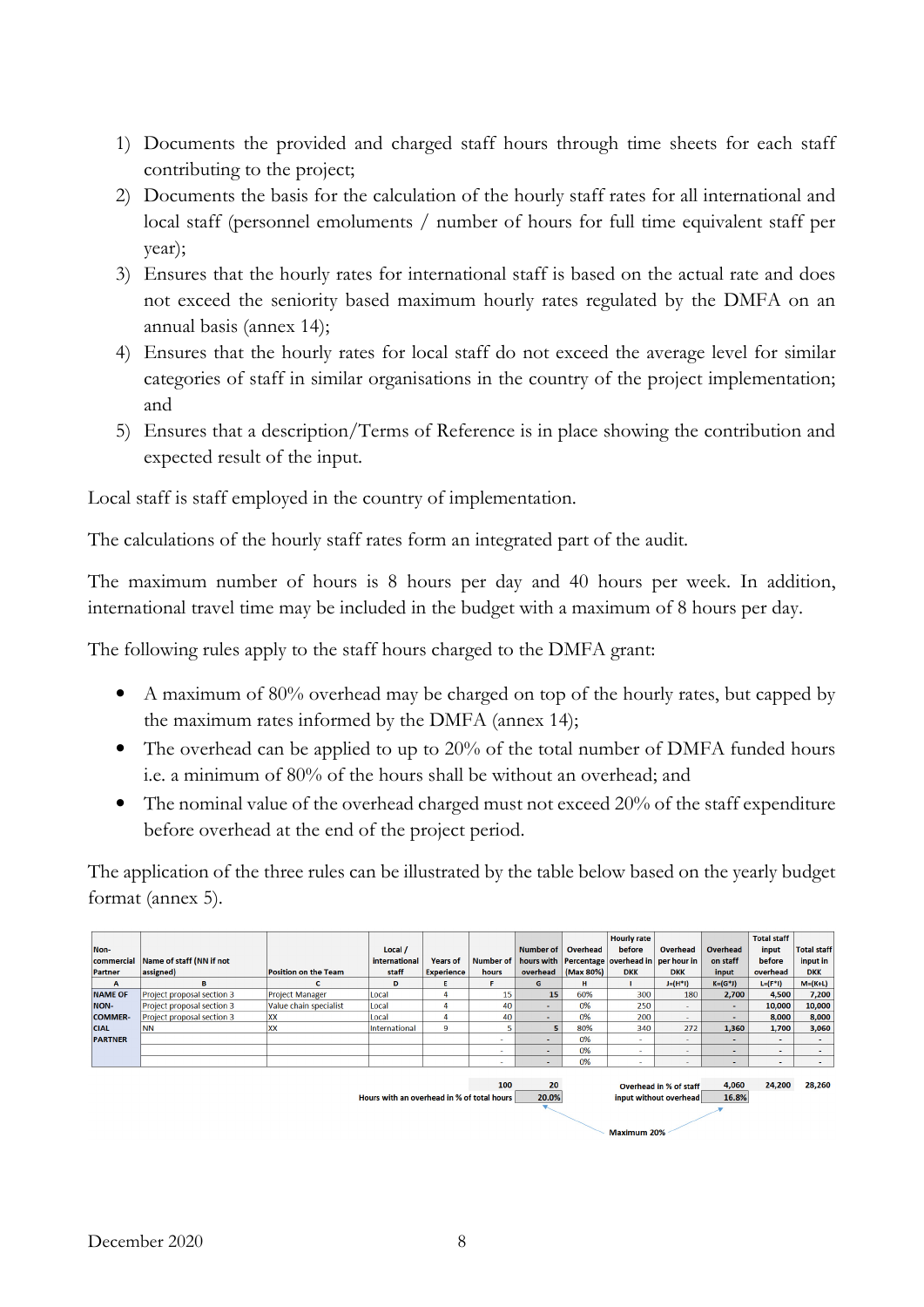The yearly financial reporting formats (annexes 9 and 10) are designed to assist in the monitoring of the rules above.

The percentages may fluctuate across the implementation years as illustrated in the table below based on the accumulated financial report (annex 10).

| Accumulation of staff expenditure from the beginning of<br>the project (excluding the preparation phase) | <b>Total number</b><br>of staff hours | <b>Number of</b><br>hours with<br>overhead | <b>Total staff</b><br>input before<br>overhead | Overhead on<br>staff input | <b>Hours with an</b><br>overhead in % of<br>total hours | Overhead in % of<br>staff input<br>without overhead |  |
|----------------------------------------------------------------------------------------------------------|---------------------------------------|--------------------------------------------|------------------------------------------------|----------------------------|---------------------------------------------------------|-----------------------------------------------------|--|
|                                                                                                          | (Hours)                               | (Hours)                                    | (DKK 1,000)                                    | (DKK 1,000)                | (Percentage)                                            | (Percentage)                                        |  |
| Danida funded staff reported in the yearly report for Year 1                                             | 100                                   | 20                                         | 24.200                                         | 4.060                      | 20.0%                                                   | 16.8%                                               |  |
| Danida funded staff reported in the yearly report for Year 2                                             | 105                                   | 25                                         | 26,231                                         | 5,467                      | 23.8%                                                   | 20.8%                                               |  |
| Danida funded staff reported in the yearly report for Year 3                                             | 95                                    | 15                                         | 22.346                                         | 3.280                      | 15.8%                                                   | 14.7%                                               |  |
| Danida funded staff reported in the yearly report for Year 4                                             | 110                                   | 30                                         | 32,613                                         | 6.830                      | 27.3%                                                   | 20.9%                                               |  |
| Danida funded staff reported in the yearly report for Year 5                                             | 90                                    | 10                                         | 21,346                                         | 2,120                      | 11.1%                                                   | $9.9\%$                                             |  |
| <b>TOTALS</b>                                                                                            | 500                                   | 100                                        | 126,735                                        | 21.757                     | 20.0%                                                   | 17.2%                                               |  |
|                                                                                                          |                                       |                                            |                                                |                            |                                                         | <b>Maximum 20% over full project</b><br>period      |  |

The final audit will confirm compliance at the end of the project period.

DMFA considers expenditure in excess of 20% of the hours or above 20% of the staff expenditure before overhead, at the end of the implementation report, ineligible. The consequent ineligible amount must be refunded to DMFA.

## **10. Administrative overhead**

An administrative overhead of 7% is included in the grant. The overhead costs will not have to be specified or documented neither in the budget phase nor in the accounting phase.

In the initial budget, the administrative overhead is calculated as 7% of the total DMFA grant (excluding administration). In the accounting phase, the overhead cost is calculated as *7% of actual expenditure excluding administration.* The 7% administrative overhead covers the general administrative costs for project administration, including the following:

- Management of consortia partner relations;
- Contact and meetings related to the collaboration with DMFA;
- Administration and financial management, overall budget and accounting tasks, and reporting to DMFA;
- General project management, monitoring and oversight; and
- Management participation in the overall governance of the partnership (management defined as e.g. Secretary General, Directors and members of the Board, or similar).

The administrative overhead may be shared among the non-commercial partners.

The administrative overhead can never exceed 7% of actual expenditure excluding administration. The final audit most confirm compliance.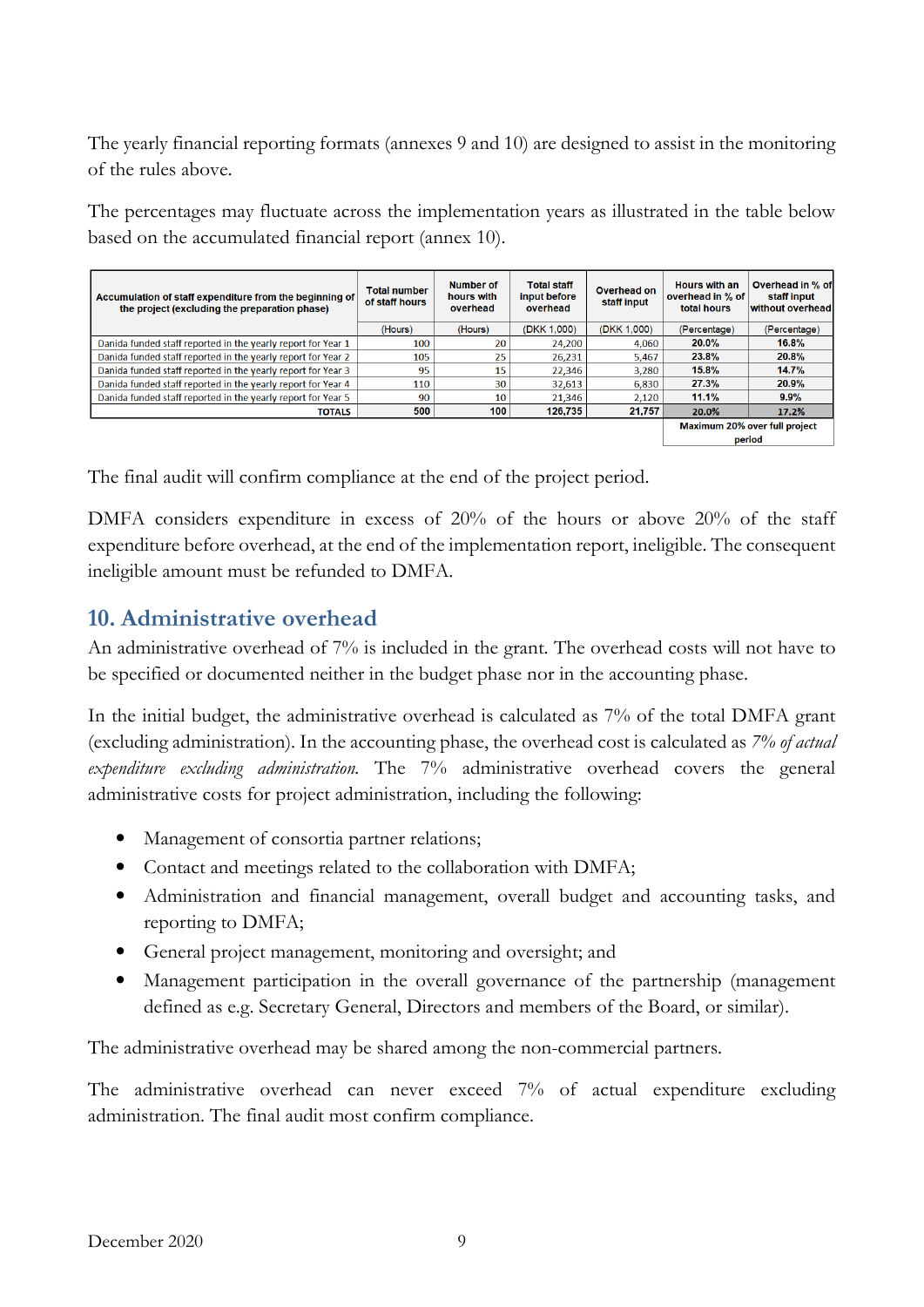## **11. Accounting**

The accounting setup of the partner should ensure the recording of cost in such a way that, where Danish funds are used, the individual transaction can be clearly linked to the DMDP.

The Administrative Partner is required to maintain accurate records of all financial transactions and fully account for the resources provided for operations using appropriate accounting and double-entry bookkeeping systems. Partners are required to establish and maintain accounting records and documents on all activities funded by the DMFA. Records must be systematic, easily traceable, identifiable and verifiable. The Administrative Partner must ensure safe and up-to-date back-up systems to eliminate the risk of losing accounting data.

Any partnership organisation receiving funds from the DMFA grant, must file and keep all the accounting documentation for ten years after the end of the project in accordance with Danish legislation.

The conversion of accounts kept in foreign currencies should be based on an average exchange rate calculated on the exchange rates applicable at the time of funds transfers from DMFA and, subsequently, from the Administrative Partners to other non-commercial partners, where applicable. Information about this must be included in the audited financial statements.

Any interest earned must be reflected in the audited financial statements. The interest cannot be used for the financing of activities under the partnership budget. Any negative interest in a year has to be reflected as a bank charge. It cannot be used to reduce the interest earned in previous years. The accumulated interest earned during the project period must be returned to the DMFA at the end of the project.

DMFA grant funds forwarded by the Administrative Partner to other non-commercial partners may follow the procedures applied by the non-commercial partner as long as these are not in conflict with the stipulations in these administrative guidelines. Information about this must be included in the audited financial statements.

Expenditures for assets exceeding a value of DKK 3,500, such as computers, mobile phones, satellites/GPS devices must be included in the asset list and included in reporting. Other transferrable items should also be included in the asset list and included in reporting. The list forms an integrated part of the audited financial statements.

The partner shall allow accounting verifications to be carried out by the DMFA and external audit companies and for them to conduct any verifications, review or other exercise deemed necessary by the DMFA.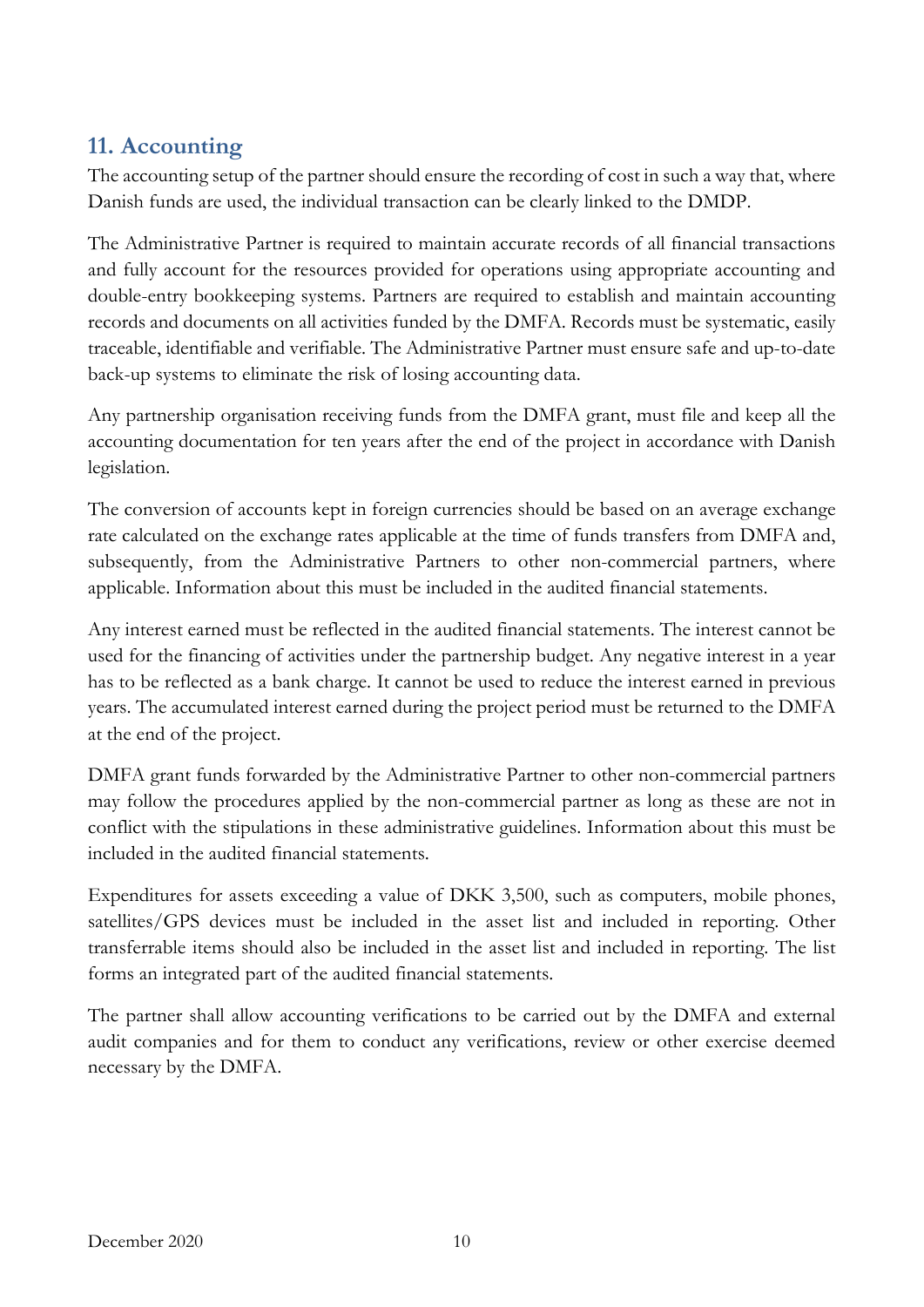## **12. Progress and Financial Reporting**

The DMDP budget, implementation and reporting year follows the calendar year and is always January-December. The end of a reporting and financial period is, with the exception of the last project year, always the 31 December no matter the implementation period being less than twelve calendar months. It is the duty of the Administrative Partner to consolidate all partnership activities in one joint report to DMFA. The report including annexes must be submitted to the DMDP Secretariat by email to dmdp@dmdp.dk in one single PDF file supported by separate annexes in excel format for all financial aspects of the report.

If a report contains information that requires specific attention by DMFA, it should be stated in the cover letter as well as in the progress report.

A Yearly Report must be submitted by the 28 February each year consisting of: (a) a narrative report (annex 6) including mandatory annexes, (b) yearly financial statements (annex 9), and (c) the accumulated financial statements (annex 10). A yearly budget (annex 5) must be annexed to the report together with an updated project budget (annex 1), which includes the revised budget duly considering already made or upcoming reallocations and/or use of the budget margin.

A Status Report must be submitted by the 31 August any given year if the partnership wants to request for additional funds. The report consists of a narrative report (annex 7), an updated financial report utilising the format for the yearly financial statements (annex 9). A revised yearly budget (annex 5) must be annexed to the report together with an updated project budget (annex 1), which includes the revised budget duly considering already made or upcoming reallocations and/or use of the budget margin.

Audited annual financial statements including all resources no later than the 1 July each year covering the previous calendar year. The own-contribution (annex 15) should be indicated in the financial statements to make it possible to verify compliance with the 25% minimum owncontribution. This may be done through separate columns for the financial figures for the DMFA grant and the own-contribution, respectively. The submission should include the auditor's report, the financial statements<sup>5</sup> and the management letter. The annual statement of accounts should include an overview of income and expenditure and show the annual budget as comparison.

A Completion Report should be submitted no later than six months after the finalisation of the partnership activities. It contains: (a) a narrative report (annex 8) including mandatory annexes, (b) final financial statements (annex 11), and (c) the accumulated financial statements (annex 10).

<sup>5</sup> The audited annual financial statements consist of annexes 9 and 10.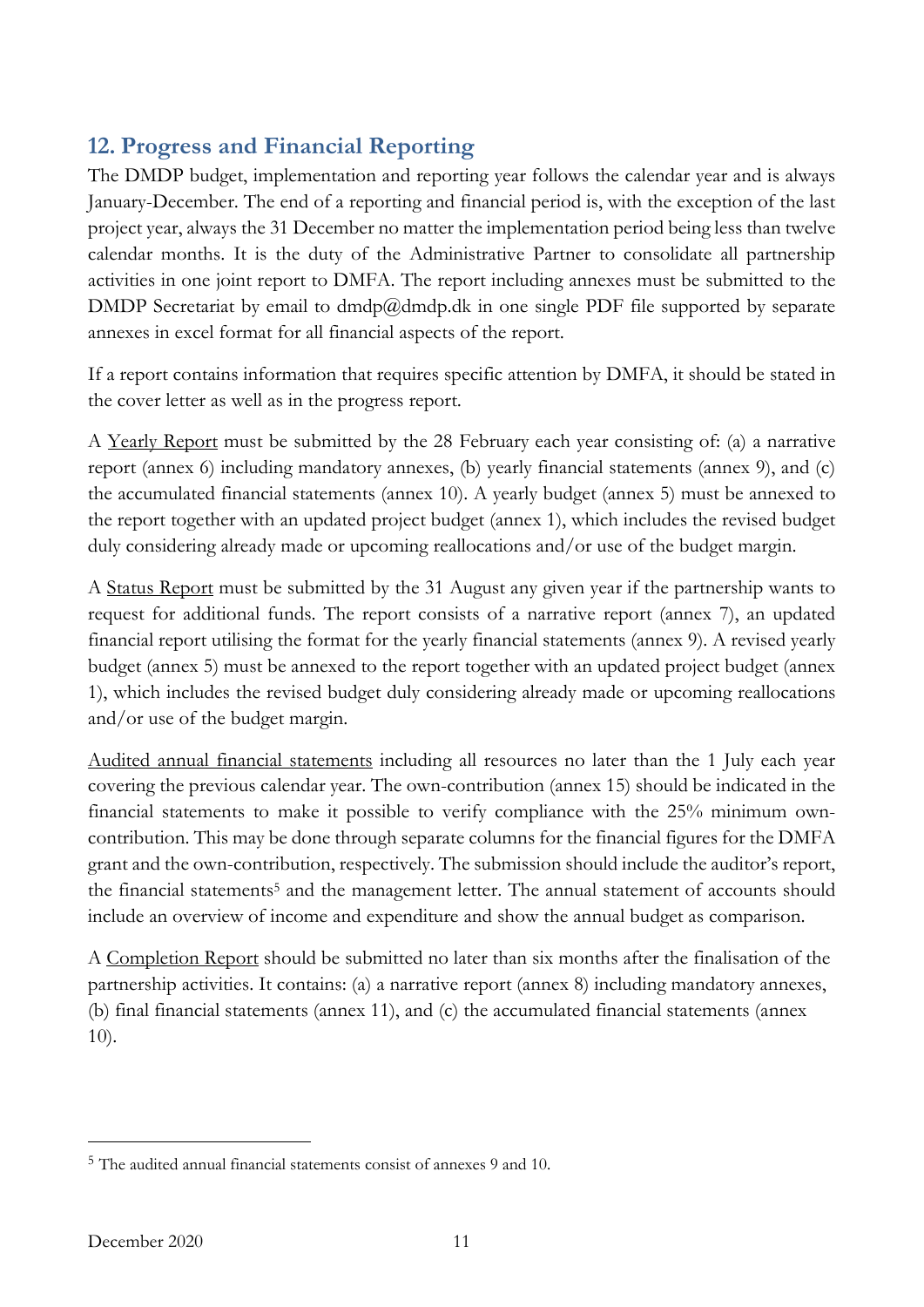The DMFA may upon request from the Administrative Partner and on a case-by-case basis endorse that the Completion Report replaces the Yearly Report.

The <u>final audited statement of accounts</u> should be submitted no later than six months after finalising the partnership activities. The submission should include the auditor's report and the financial statements<sup>6</sup>. Besides, it should include an overview of income and expenditure and show the overall DMDP budget as comparison.

Unused DMFA grant funds and ineligible staff expenditure, if any, must be returned to the DMFA along with the submission of the final audited financial statement of accounts.

Where the project requires a transfer of equipment or other assets funded through the DMFA grant, the Administrative Partner is required to prepare a list of the items concerned indicating current value and acquisition prices. This list shall be included in a handover note for transfer of assets as part of the final reporting. The handover note must have two authorized signatures. The DMFA insists on full transparency regarding the handover of assets both in the local community and within the DMDP project partners.

## **13. Other reporting**

The Administrative Partner should **immediately** report to DMFA in case the following should occur:

- Substantial difficulties arise to implement the project, such as not meeting the agreed budget, including the own-contribution of any partner;
- Any matter that may affect the condition on which support has been granted and of any matter that may affect the viability and sustainability of the approved partnership activities;
- Substantial problems arise in the relationship amongst the partners, with the authorities of the recipient country or other stakeholders; and/or
- Suspicion arises related to possible individual cases of fraud, misappropriation, loss or theft of money or other valuables, incidents of bribery, major breach of contracts or legal disputes with financial implications.

A written report of such incidences must be submitted with an explanation how the Administrative Partner and/or the affected organisation(s) plan to solve and follow up on the reported difficulties/irregularities.

The notification of any possible suspicion related to financial irregularities must be written in the '**Form for reporting cases of suspected irregularities regarding the management of grants, misuse, fraud or corruption**' (annex 13). The initiation of an extraordinary or special audit shall

<sup>6</sup> The audited final financial statements consist of annexes 10 and 11.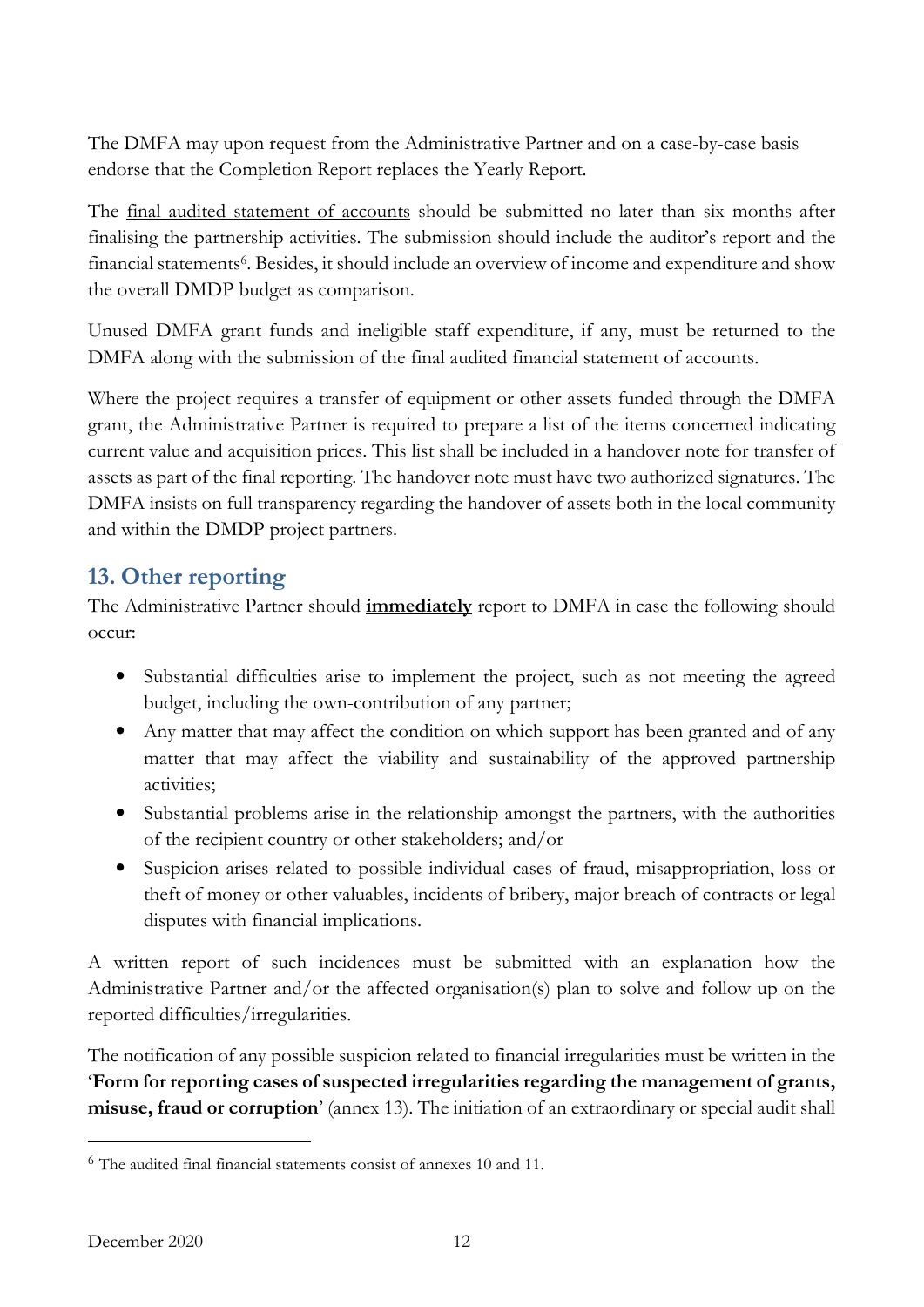always be reported using the same format. The Administrative Partner must systematically monitor and follow-up on any reports.

DMFA is obliged to immediately report such cases to the office of the Auditor General in Denmark and publish it simultaneously on the DMFA website. DMFA will closely monitor and report on the development in such cases.

The DMFA may in some circumstances and at any time further require the Administrative Partner to submit a Status Report.

## **14. External Audit**

The DMDP project is audited on an annual basis as a stand-alone/special purpose audit.

DMFA must be informed in good time should it not be possible for the Administrative Partner to submit the audited annual statement of accounts before the 1 July because of extraordinary circumstances outside the control of the Administrative Partner.

The first audit takes place after the end of the first calendar year. The DMFA may, after individual assessment, approve to combine the first months of implementation with the audit for the subsequent year. In such circumstances, the first audit will encompass the first period ending on the 31 December no matter this is more than twelve (12) months. The first audit must always include the Project Preparation Grant.

The audit includes both the financial audit as well as the compliance and performance audit. The financial audit is intended to provide reasonable assurance that the financial statements are presented fairly, in all material respects, in accordance with the financial reporting framework. Performance audits examine the economy, efficiency and effectiveness of the audited activities whereas compliance audits examine whether the activities are compliant with applicable rules, policies, and regulations.

The DMFA requires the financial audit to be performed according to International Standards on Auditing (ISAs) issued by the International Federation of Accountants through the International Auditing and Assurance Standards Board, whereas the performance and compliance aspects should be performed according to public sector auditing standards based on the International Standards of Supreme Audit Institutions (ISSAIs), and the standards on public auditing.

The auditor is also required to issue a management letter. The management letter communicates observations and findings identified during the audit. These observations can pertain to deficiencies in internal controls, non-compliance with legislation, specific issues discussed with management, etc. The observations and findings included may be immaterial for the financial statements as a whole, but relevant for management or relevant stakeholders, including the DMFA. For each observation or finding, the auditor must provide a description of the related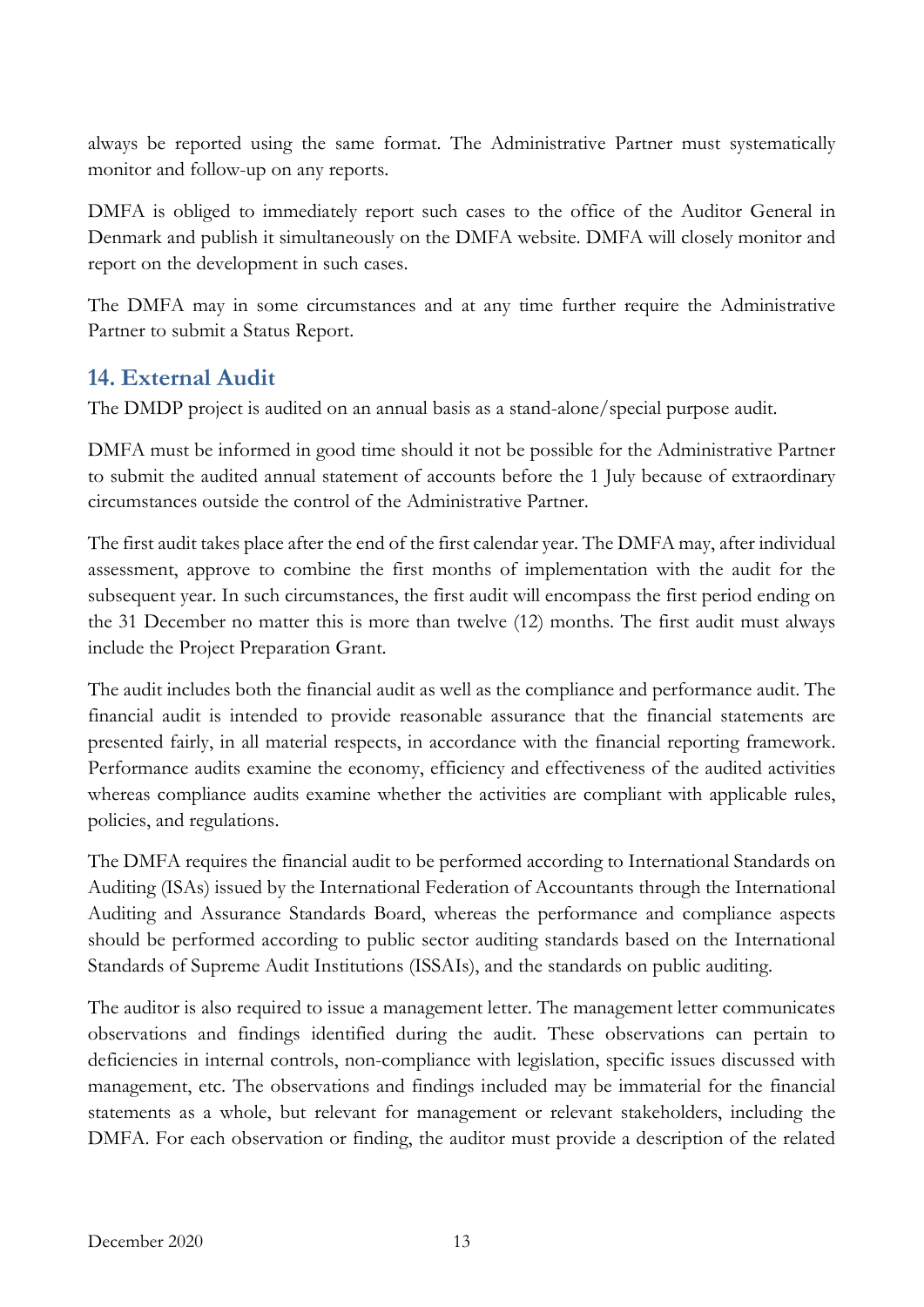risk, the auditor's recommendation as well as management's response to the observation or findings. Further, the management letter should include a description of how compliance audit and performance audit tasks have been performed in relation to the relevant ISSAI standards. Compliance- and performance audits can also be addressed in a separate management letter.

An internationally recognised auditor must carry out the audit of the annual audited statement of accounts as well as the final statement of accounts. The auditor is selected and contracted by the Administrative Partner. It is the responsibility of the Administrative Partner to ensure that the audit is carried out in accordance with the DMFA supporting note for the audit (annex 12A) and covers all the elements in the template for the Terms of References for the annual audit (annex 12B).

The auditor also has the overall supervision responsibility towards locally undertaken audits of expenditures abroad. It is the responsibility of the Administrative Partner to ensure that the auditor of the other applicable partnership organisation(s), also referred to as sub-grantees, agrees, in writing, that the audit work will be carried out in accordance with DMFA's requirements (annex 12C). The approach and findings should be included in the audit report.

The audit should include the staff hours at the same level as in the accumulated financial report (annex 10).

The auditor is not expected to audit the own-contribution and may include a comment in the audit endorsement about the reach of the audit.

DMFA may at any time, and at its own expense, appoint an independent auditor to examine all relevant documents at any recipient partners' premises no matter the resources being transferred form the Administrative Partner.

## **15. Support and Monitoring by the DMFA and the DMDP Secretariat**

DMFA, including the Danish Representations, will, where it has relevant knowledge and resources, provide guidance to partners during the development of the full project proposal and during implementation of the partnership project. Such support may include advice on development related issues, country level issues, design of results and monitoring systems, risk management etc. This support will be coordinated by the DMDP Secretariat, cf. section 2.

DMFA's monitoring of the grant management primarily takes place through assessment of the submitted reports and financial statements of accounts. In addition, the monitoring can, in coordination with the Administrative Partner, include the following initiatives:

• Visits to the partnership organisation(s) with a view to inspect how the financial and project management operate, as well as reviewing the administrative procedures and organisational relations;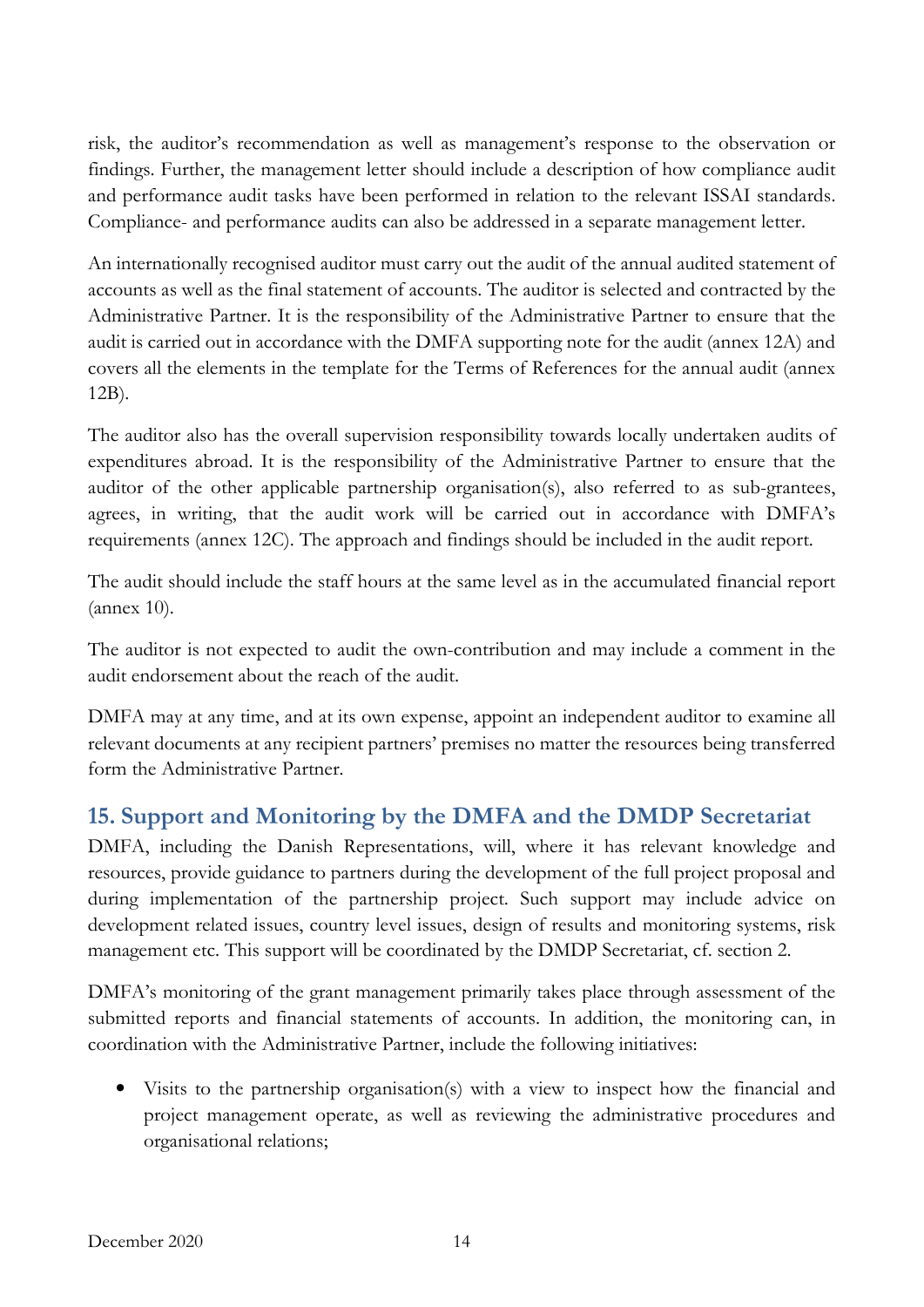- Ad hoc conversations with the executive management of the partners and the auditor of the project (in coordination with the Administrative Partner);
- Progress monitoring visits to discuss challenges and opportunities in project implementation either by visits from the DMFA in Copenhagen/DMDP Secretariat or through an arrangement with a Danish Representation; and
- Capacity review of the organisation and/or other partners, performance audit (value for money), as well as final assessments (appraisals), reviews, and evaluations of the partnership activities.

In case of mismanagement and/or misappropriation of grant funds, DMFA is entitled to take relevant action aimed at reducing the consequences thereof. Such actions can consist of a written reprimand, examination by a consultant or an auditor of the management practices of the organisation, discontinuation of project payments, and discontinuation of additional disbursements, phasing out or closure of current activities or a complete termination of the partnership project. In case of the latter, the organisation is responsible to immediately refund all unused funds to DMFA and to compensate DMFA for any financial loss.

## **16. Contractual status of DMFA**

DMFA is not a contractual party to any agreement between the partnership consortium and other parties. DMFA shall not be liable to the partners for the acts of any authorities, banks or external consultants who may be involved in the activities of the partnership. The partners shall ensure that their contracting counterparts do not consider DMFA as liable to the project.

DMFA shall not be held liable for any consequential loss, and loss of profits or other indirect losses.

No claims of any kind can be raised against DMFA because of a suspension of disbursements to the partnership and/or withdrawal of support to the partnership.

DMFA does not assume any liability whatsoever on behalf of the partners in the cooperation to any third party, even though DMFA may have facilitated financing for the said third party.

Should any dispute arise between any or all of the partners, DMFA reserves its position and DMFA has no obligations to the partners or any third party to intervene in any such dispute.

#### **17. Termination of agreements and arbitrary clauses**

The DMFA as well as the Administrative Partner can terminate the agreement in writing with three months' notice. However, in case of a substantial violation, DMFA is entitled to immediately withdraw from the agreement. Prior to a possible termination of the agreement, both parties are obliged to seek potential solutions through negotiations. Unsolved conflicts cannot be addressed by a court of law, but must instead be solved by means of arbitration.